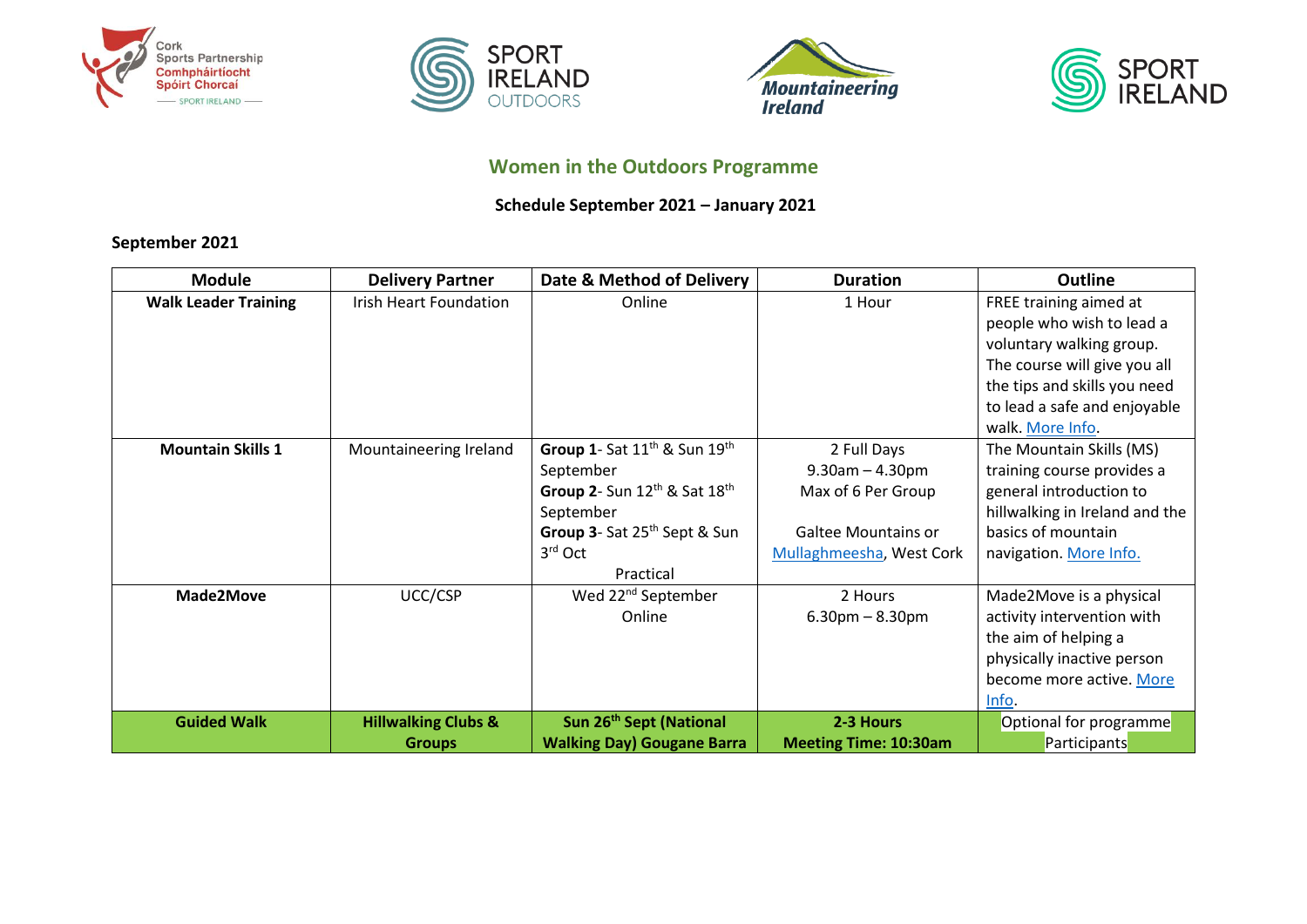







#### **October 2021**

| <b>Module</b>               | <b>Delivery Partner</b>               | Date & Method of Delivery     | <b>Duration</b> | <b>Outline</b>                |
|-----------------------------|---------------------------------------|-------------------------------|-----------------|-------------------------------|
| <b>Leave No Trace</b>       | Leave No Trace Ireland                | Wed 6 <sup>th</sup> October   | 3 Hours         | This course provides          |
|                             |                                       | Online                        |                 | participants with             |
|                             |                                       |                               |                 | information about the         |
|                             |                                       |                               |                 | national Leave No Trace       |
|                             |                                       |                               |                 | Ireland programme and the     |
|                             |                                       |                               |                 | knowledge and skills to       |
|                             |                                       |                               |                 | inform others and spread      |
|                             |                                       |                               |                 | the message about             |
|                             |                                       |                               |                 | minimum impact outdoor        |
|                             |                                       |                               |                 | skills and ethics. More Info. |
| <b>Opportunities in the</b> | Sport Ireland Outdoors &              | <b>TBC</b>                    | 2 Hours         | This session will provide     |
| <b>Outdoors</b>             | <b>CSP</b>                            | <b>Online &amp; Practical</b> |                 | participants with             |
|                             |                                       | Wed 13 <sup>th</sup> Oct      |                 | information on other          |
|                             |                                       |                               |                 | opportunities in the          |
|                             |                                       |                               |                 | outdoors. We will explore     |
|                             |                                       |                               |                 | local amenities, activities   |
|                             |                                       |                               |                 | and opportunities that exist  |
|                             |                                       |                               |                 | on our doorstep and look      |
|                             |                                       |                               |                 | into the most accessible way  |
|                             |                                       |                               |                 | to access these.              |
| <b>Guided Walk</b>          | <b>Hillwalking Clubs &amp; Groups</b> | <b>Sun 24th Oct TBC</b>       | 2-3 Hours       | Optional for programme        |
|                             |                                       | <b>Practical</b>              |                 | Participants                  |